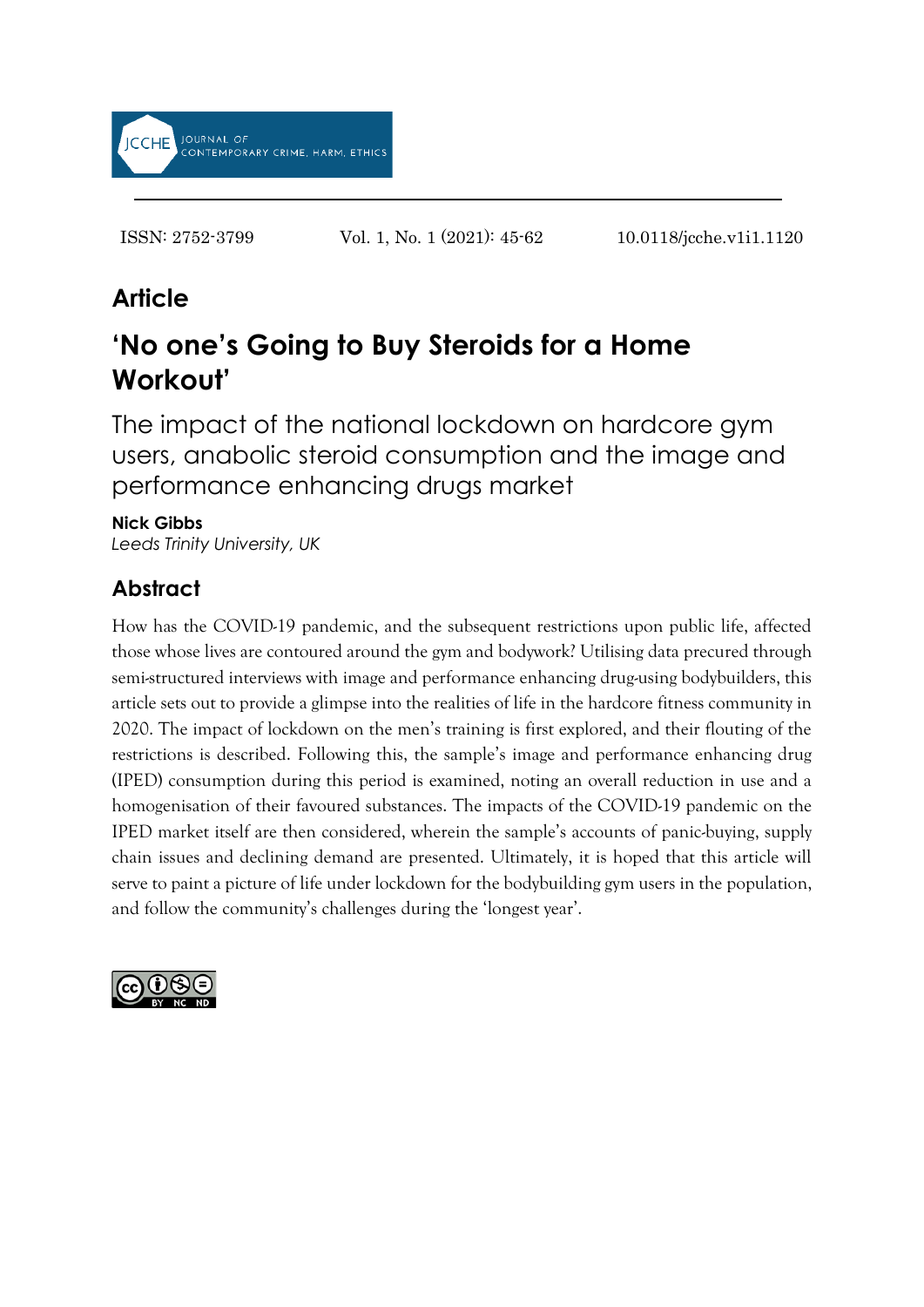# **Introduction**

Living in the UK in 2020, with its rolling lockdowns, homeworking and numerous governmental U-turns has been an unprecedented experience for us all. Among the voices clamouring to be heard above the din, however, have been the nation's hardcore fitness enthusiasts, who have proven particularly vocal in their opposition to the closure of their beloved gymnasia. Nowhere was this more apparent than last November's anti-lockdown protests where, cheered on by an unmasked crowd of bodybuilders and powerlifters, supplement company Grenade triumphantly drove a vividly-painted orange tank past the Houses of Parliament (Warrington, 2020). Beyond the deeply commodified nature of this stunt, the support for the anti-lockdown movement within the hardcore fitness community was unwavering as they counted down the days to 'gymdependence day', craving the barbells whilst the rest of us were more concerned with the return of the bar (Salinas, 2019). Alongside this, with most bodybuilding and powerlifting competitions restricted or indefinitely postponed, many trainers found themselves with nothing to train for, leaving their intricate exercise and supplementation schedules redundant and their well-calibrated image and performance enhancing drug (IPED) cycles unneeded.

Set against this context, this article examines the bodybuilding community's experience of 'the longest year', first exploring their disregard for both the law and the 'spirit of lockdown' (Shaw, 2020) before analysing their altered consumption of IPEDs during this unprecedented period. Following this, the IPED market itself will be put under the magnifying glass and the impacts of global supply chain disruption and reduced local demand will be considered.

### **A note on the health and fitness industry**

Before commencing further, it is first worth briefly laying out the role of leisure in the contemporary economy and the subsequent importance of the gym as a source of identity formation. According to Raymen and Smith (2019), late-capitalism has seen a fundamental alteration of the nature of leisure. Where once organised leisure was viewed as fundamentally antithetical to labour, a means of escaping the Fordist generation of capital, citizens' 'free time' now primarily functions to further the neoliberal drive for capital growth and the stimulation of consumer desire (Winlow and Hall, 2006; McGowan, 2016). In line with the Western economic shift from production to consumption then (Amin, 1994), our economy now relies more upon the insatiable appetite for transient consumer goods and experiences (stimulated within the commodified spaces of leisure) than the traditional bastions of industrial modernity. Nowhere was this more apparent than Rishi Sunak's now infamous 'Eat Out to Help Out' scheme, which essentially tasked customers to consume their way out of economic recession in the form of half price meals.

The subsequent growth of leisure within our society of consumption has proven extremely fertile ground for the UK's health and fitness industry which, prior to the pandemic, was growing exponentially year upon year (Smith Maguire, 2008; Sassatelli, 2010). Contoured along the same lines of capital extraction, the contemporary health and fitness industry encompasses a range of goods and services including gymnasia, health supplements, wearable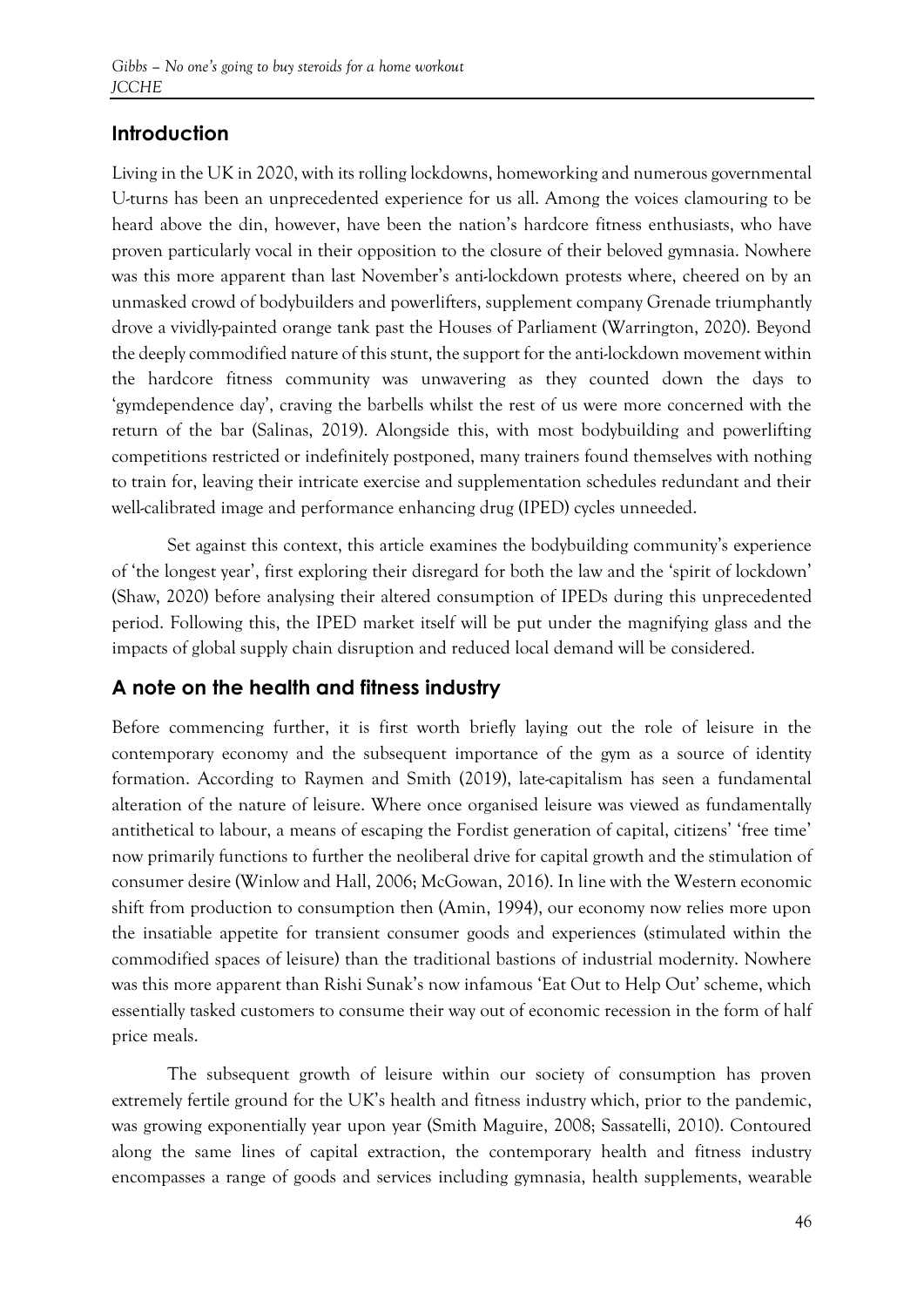fitness monitoring devices and activewear (Andreasson and Johansson, 2014; Cederström and Spicer, 2015). Illustrating the scale of this market, the most recent (pre-pandemic) figures suggest that approximately 6,700 gym facilities exist in the UK, playing host to around 9.7 million members (Lange, 2019). As a result, the gym has become a prime site for identity formation within contemporary society and, for the men under study, formed an epicentral part of their existence. Indeed, in the height of the UK's lockdown we saw home gym equipment and subscriptions to online fitness platforms rocket (Waldmeir and McGee, 2021), signalling the centrality of bodywork for swathes of the population.

Importantly however, this article focusses upon the so-called hardcore fitness market, characterised by advanced level bodybuilding, 'spit and sawdust' gyms (Brighton, Wellard and Clark, 2020) and a rejection of mainstream health and fitness. Whilst, on first glance, this community seems at odds with the commodified gym chains and glossy fitness influencer market which represent the growth areas of the industry (Deloitte, 2018), further examination reveals the same commodification and consumption in the increasingly 'gentrified' spaces of hardcore strength training (Brighton et al., 2020) as well as the sport of bodybuilding itself (see Andreasson and Johansson, 2019). With that in mind, this article asks the question; *what happens when your primary site of identity formation gets locked down?*

### **IPED consumption and supply**

The meteoric rise of the health and fitness industry has brought with it a shadow in the form of image and performance enhancing drugs that, despite the ever-broadening anti-doping movement (Mulrooney et al., 2019), remain indelibly connected to hardcore gym work. IPEDs, within this article, can be defined as 'substances that enhance muscle growth and reduce body fat' (Underwood, 2017: 78), encompassing drugs like anabolic androgenic steroids (AAS), human growth hormone (hGH) and fat burners like ephedrine (Hope et al., 2013; Sagoe et al., 2014; Begley et al., 2017). By far the most popular IPEDs are AAS, a class of drugs that include the male hormone testosterone, or a synthetic derivative of it, that can be administered either orally or as an intramuscular injection (Begley et al., 2017). AAS are commonly used as part of a 'cycle', whereby a course is taken in a set period (typically eight to twelve weeks) before the user is 'off-cycle', where they assume a period of abstinence (Evans-Brown et al, 2012) and post-cycle therapy (PCT). PCT describes taking drugs and supplements to mitigate or reverse negative side effects of AAS and restore natural hormone levels in the body (Christiansen, Vinther and Liokaftos, 2017).

Across the literature, a consensus has emerged that, prior to the pandemic, the consumption of IPEDs was increasing rapidly both nationally and internationally (McVeigh and Begley, 2017; Mullen et al., 2020), particularly in younger generations and those outside of the hardcore fitness community (Hall and Antonopoulos, 2016). However, the academy is yet to examine the impacts of the pandemic on these previously burgeoning figures of use (for an exception, see Zoob Carter et al., 2021). This article, therefore, aims to shed light upon the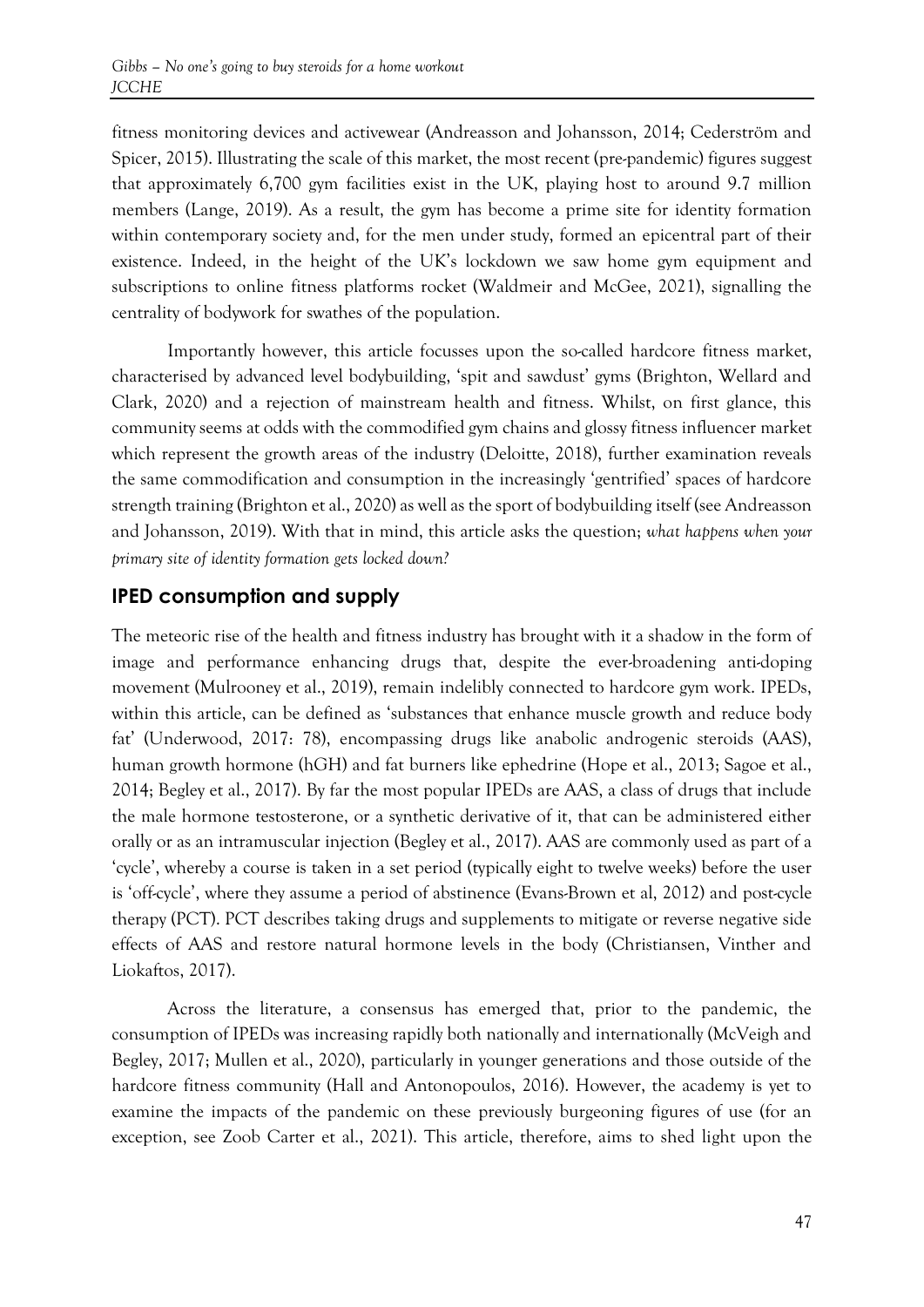sample's IPED use during the 'longest year' and how the closure of gyms has affected both the compounds that they use and the quantities they consume.

The supply of IPEDs is also of interest to this work. Although Fincoeur, van de Ven and Mulrooney (2015) note that existing literature has somewhat neglected the supply of IPEDs, a growing body of work has addressed the various aspects of the market. According to van de Ven and Mulrooney (2017), most transactions can be described as 'social supply', whereby sellers provide substances to their acquaintances, typically within the hardcore fitness community, for little financial gain (Coomber et al., 2014). However, Fincoeur et al. (2015) contend that, alongside the growing customer base, supply has become increasingly commercialised and less culturally-embedded. This has been exacerbated by the market's online growth (Hall and Antonopoulos, 2016), where substances can be purchased across the globe using online pharmacy websites and social media sites (Mackey and Nayyer, 2016; van de Ven and Koenraadt, 2017; Shukman, 2020). These various means of supply offer a vast range of IPED compounds, which, in the UK, are typically produced by underground laboratories (UGLs) (Fink et al., 2019) which rely upon global supply chains to import raw materials (Turnock, 2019). However, given the globalised nature of the trade and its reliance upon these imports, how has lockdown impacted the market? And, if users have altered their consumption habits given the closure of gyms and cancellations of competitions, what effect has that had on these suppliers? As yet, no literature has tackled these questions and therefore this article aims to fill that gap in knowledge.

# **Methodology**

This work draws upon five interviews from members of the hardcore bodybuilding community in an English Midlands city as well as immersive digital ethnographic data, collected as part of the author's PhD fieldwork. The project, which can be described as a 'connective' ethnography (Leander and McKim, 2003), was a year-long study encompassing traditional ethnographic observation, digital ethnography and semi-structured interviews. Reflecting a broader concern with immersive, in-depth criminological and sociological research (see Treadwell, 2020; Matthews, 2021), the study gained significant, original and rigorous insight through access to this hardcore fitness community, which resulted in a rich data set. Crucially, the COVID-19 pandemic, and subsequent national and regional lockdowns, occurred mid-way through data collection, giving unique insight into the sample of twenty-eight hardcore gym users and practitioners during this unprecedented moment in history. After the closure of gymnasia, follow up interviews with the most committed participants were conducted using video conferencing technology in November 2020. This period, for those for whom the myriad iterations of lockdowns have become blurred, coincided with the second national lockdown, wherein all hospitality, leisure and non-essential retailers in England were closed (BBC, 2020). The interviewees, chosen according to their elevated status in the local bodybuilding community and relative openness about their IPED consumption, ranged from twenty-one years old through to thirty-three and all competed in organised open bodybuilding contests. The most successful, Ben, was an International Federation of Bodybuilding and Fitness Pro (IFBB), whilst Sam, Dom and Ed were well-respected amateur bodybuilders and personal trainers. Finally, Jake, the youngest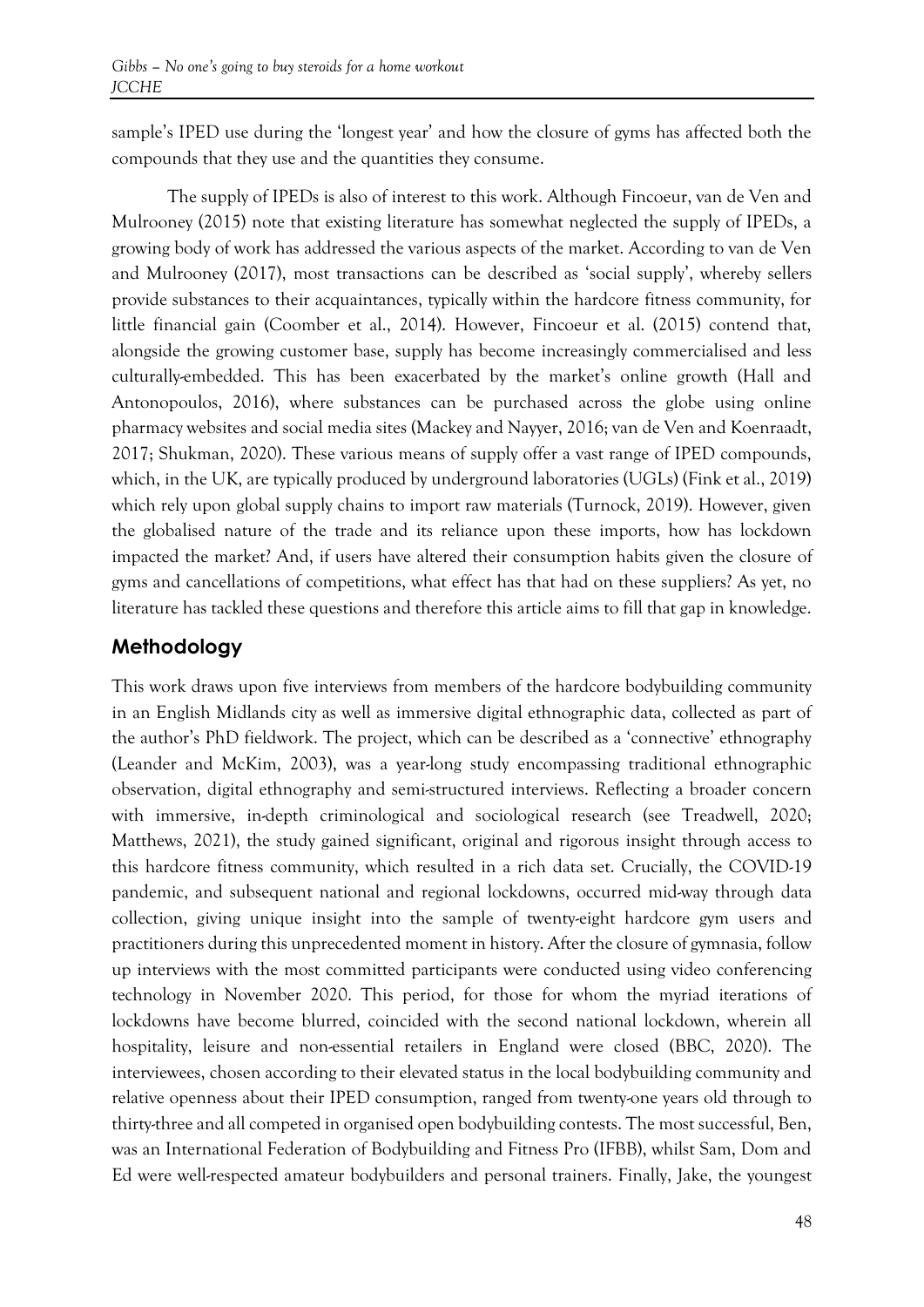of the sample, was a highly thought-of upcoming bodybuilder and semi-professional model. The interviews, which lasted between thirty minutes and an hour, encompassed the men's experiences of training during the pandemic, their views on the lockdown policy and their IPED consumption during this time period. All participants were assigned a pseudonym and any identifiable information has been redacted. Further, each signed a consent form to indicate their informed consent and were afforded the right to withdraw from the research at any time.

# **Findings**

# **'I am literally just trying to train but it's illegal': rule breaking and the compulsion to lift**

Given the widespread contempt for England's coronavirus restrictions within the hardcore fitness community, it is perhaps unsurprising that all five participants vehemently opposed the government's second national lockdown. During the interviews, the decision to close gymnasia was variously branded '*an absolute farce*' (Jake), '*a bit of a joke*' (Dom) and '*crazy*' (Ed) by the men, particularly given the decision to allow fast food takeaways to remain open. Jake argued:

'Eat Out to Help out was something like thirty percent of all cases and gyms were like three. McDonalds, Burger King, KFC, takeaways are all still open, manufacturers of obesity and fatness and diabetes are all still open, but the gyms where people go to relax and release, and go to get fit and healthy to take strain off the NHS are all closed.'

Alongside this, Ed stressed the importance of the gym as a means of catharsis and mitigation against mental health struggles, and the consequent impacts of their closure:

'I don't think gyms should be closed, they should be essential because I've known gyms whose members have committed suicide with lockdown because of the fact that they don't have their greatest anti-depressant, which is just going to the gym. It's so simple, they go there and they sort themselves out – it requires no government help and that's been taken away from them.'

Here, drawing upon the well of literature linking gym work to improved mental health (see Hefferon et al., 2013; Serra et al., 2017), Ed's words captured wider protestations within the community which underpin the growing calls for the reopening of the health and fitness industry. Whilst these claims are hard to dispute however, a hubris underlay the men's attitude towards the virus as they continually downplayed its severity and perceived themselves to be essentially immune, given their heightened state of fitness. This was epitomised by Ben:

*NG*: Do you feel vulnerable to the virus yourself?

*Ben*: No, not one bit. My brother works as a physio over at the hospital and very similar to me he trains every day. They tested him and found out that he had the anti-bodies for it. So he had had it and not realised. He didn't have a day off work and he didn't even miss a training session. So yeah, I don't feel vulnerable to it at all. If someone said to me "I'll give it to you right now and then you've had it and you've not got to worry about it', I'd say go for it."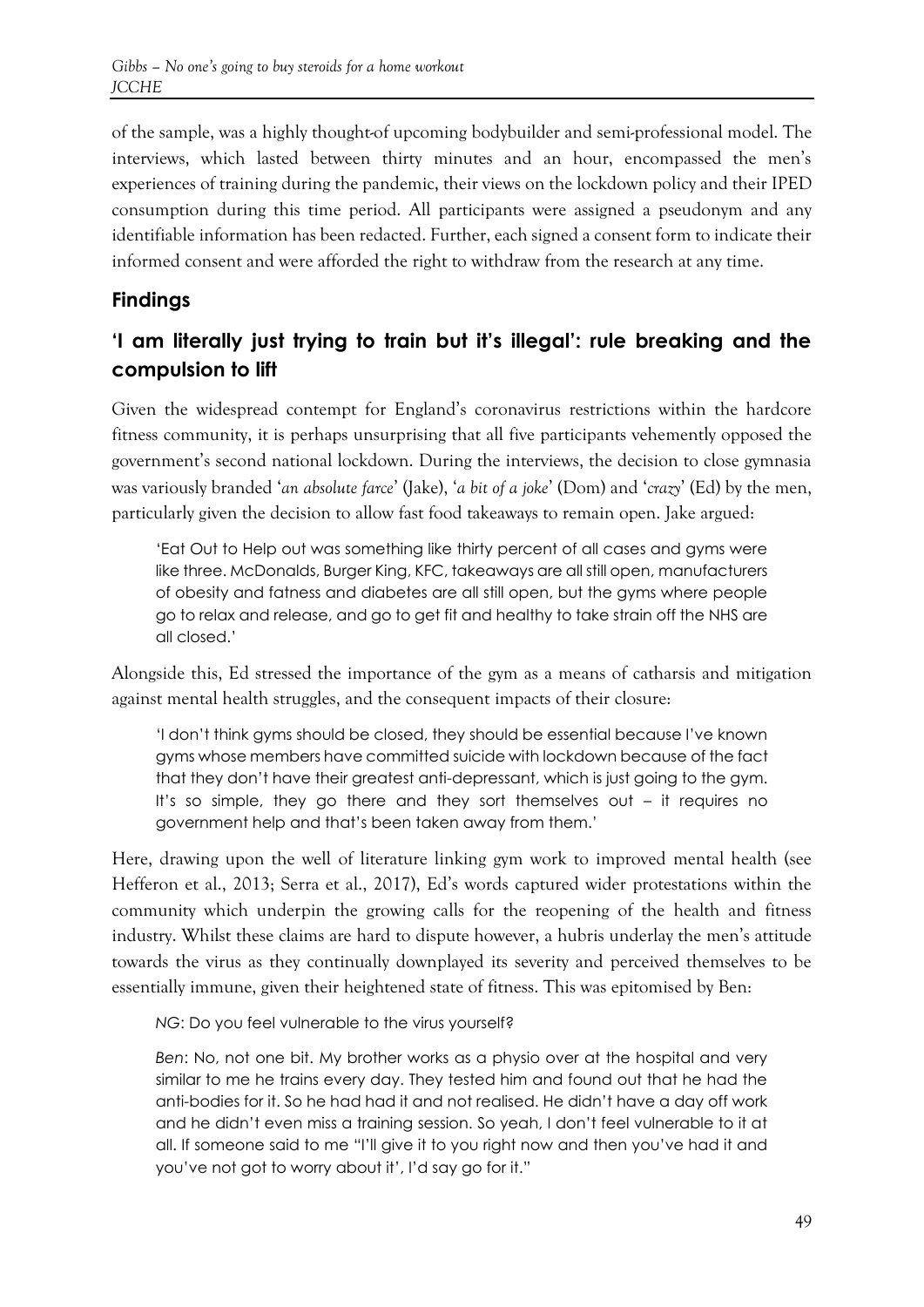Responding to this same question, Jake stated, '*I know my body's always fuelled up, my immune system's good, I train hard, so I don't feel vulnerable or threatened*'. As Ben and Jake's accounts illustrate, despite a number of reported cases of deaths and long-term health issues in otherwise young and healthy COVID-19 sufferers (Schraer, 2021), the men assumed that their worked-on bodies would ultimately protect them from the virus and therefore felt unnecessarily constrained by the lockdown. Notably absent from their accounts however, was a regard for the 'duty to the other' (Bauman, 2009) and the notion of collective sacrifice that motivated so much of the population to abide by the restrictions and protect those more vulnerable.

As a result of these interlinking justifications, each of the men opted to continue attending the gym throughout the second national lockdown. The most common strategy employed by the sample to this end was to travel across the border to Wales (which had just emerged from its own national lockdown just as England tightened restrictions). Of the five interviewees, both Ben and Jake opted for this approach, as Ben explained:

*B*en: I mean with this latest one, for the last two weeks I've been driving to Wales every day to train because they came out of their lockdown as we came into ours. So I've been driving down to [retracted], it's about fifty minutes, so yeah I've been doing that basically every day to go and train. I think if the desire to train and improve is there then you'll find a way to do it.

*NG*: Didn't a lot of the Welsh guys come over here during their lockdown as well? So there's been like a bodybuilders' exchange programme.

*Ben*: Yeah [laughs] I didn't realise at the time but since we've been down there, we've been chatting away and they've said that they travelled over.

Similarly, Jake smiled wryly as he admitted:

'I am going over to Wales and training there. It's a hundred-mile round trip so I can't do it every single day, but minimum of three/four times a week I'm going over there. Speaking to the gym owners, they were doing the same, they were coming over here. […] I think everyone's just got on the whole 'we'll go to Wales' thing. If you put a fifty-mile ring into Wales, you'd find quite a few gyms with English lads in. They're not really that fussed because we were doing it for them. Everyone was doing it. I've bought a membership for the month because I'm going to be going lots of times.'

Despite the overt illegality of crossing the border in order to train, Jake acknowledged that '[e]*veryone was doing it*', both within the Welsh bodybuilding community and the '*English lads*'. Evident within both of these accounts is the sentiment that those with the requisite commitment to lifting will '*find a way*', elevating their desire to train above the collective health of the nation and the law itself. Therefore, such was the significance of gym work as a means of identity formation in Ben and Jake's lives, they were willing to make the '*fifty-five mile*' journey to the nearest legally open gym in order to retain their physical conditioning.

Ed, however, opted to remain in England during this period and, at great personal risk, covertly attended a bodybuilding gym in the North West (which has since been raided by police):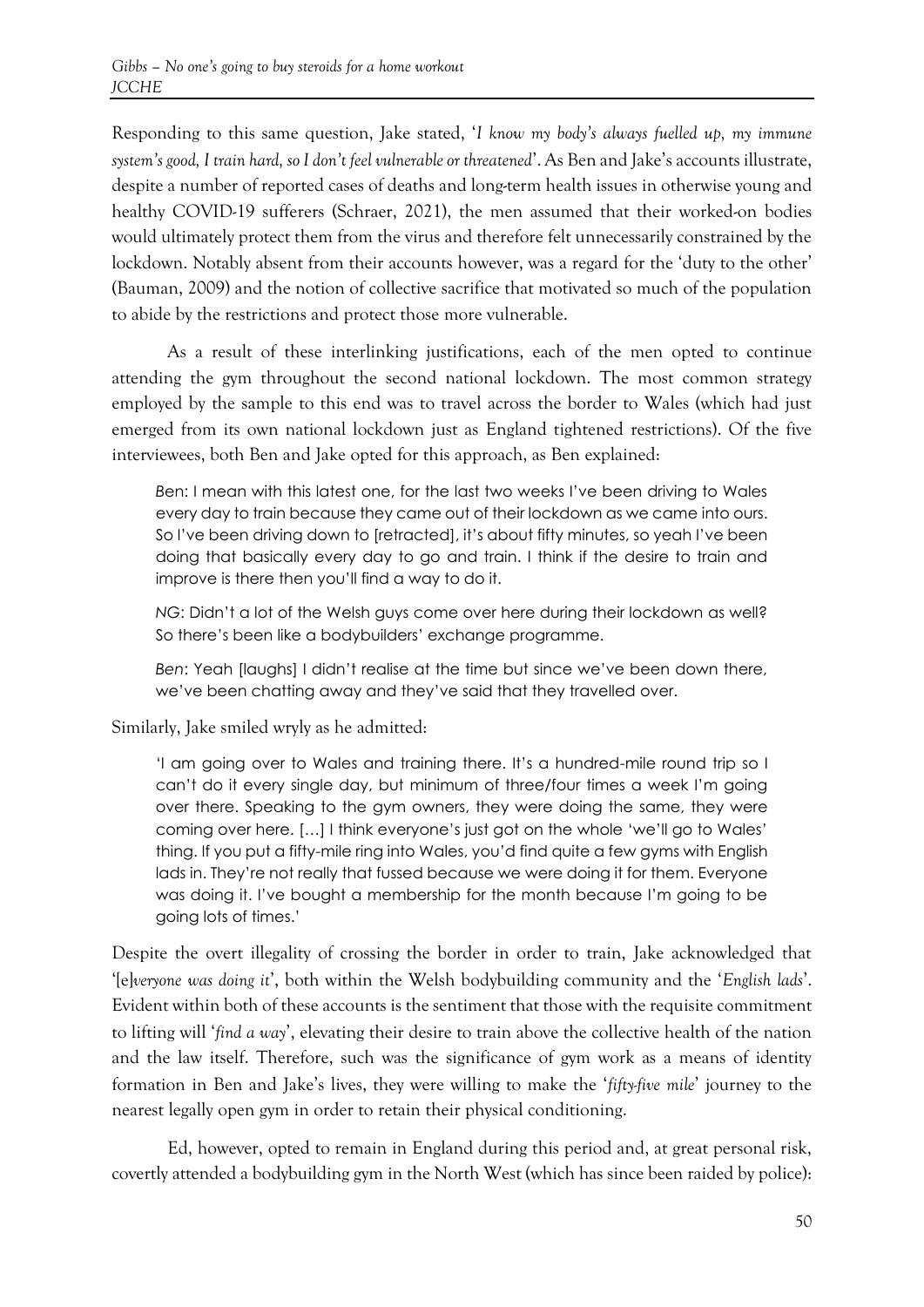*Ed*: This lockdown I am going to a gym in [retracted] that is open. Basically, how they do it is, their doors are locked from the inside so the police can't come in. You have to wait outside and they're constantly checking cameras, and then they'll come and let you in if there are no police about. If there are police around, they won't come and get you, so that stops you from getting fined as well as them. And all the windows are blocked out as well and nobody parks in the car park so it's kind of crazy. But I am doing it so I can train, it's my only way of training properly. I made myself a promise that I want to be an IFBB Pro and at the start of this year I decided I'm gonna do whatever it takes. I didn't know it was gonna be as hard as this to stay on track, I didn't know I'd need to sneak into a gym [laughs].

*NG*: How did you hear about this gym?

*Ed*: So on social media the guy said he's going to stay open but then when I was enquiring to the guys about whether they were still open they weren't replying. Then I was ringing up and they weren't answering. So my friend actually drove down not knowing if it'd be open when he got there, and there was no cars in the carpark and it was completely blacked out. But then he just walked up to the door and they let him in. So that was a massive risk but I'm glad he took it because obviously that confirmed I was able to train. So it's not advertised, it's more of like an underground type of thing.

Going beyond Ben and Jake's illicit border crossing, Ed performed something of a covert mission in order to continue to train in a specialist bodybuilding gym in England. Although he admitted that '*I do feel a little bit like a criminal*', he accepted the high likelihood of being caught and fined (which he eventually was in February 2021) due to this absolute commitment to becoming an IFBB Pro athlete. This '*underground*' gym operation therefore speaks to the community's compulsion to build their bodies and their single-minded focus on '*training properly*' to achieve their bodily goals.

Finally, given their occupations as high-end personal trainers, both Dom and Sam were able to '*blag it*' (Dom) by invoking the government's guidance that 'elite athletes' and their coaches could use specialist facilities (Gov.uk, 2021). Dom explained, '*I've kind of blagged this with my boss, because I'm semi-professional/professional with the level I coach and compete at, legally he's allowed to let me use the gym. Because elite athletes who earn their living through sport can use the facilities*'. Similarly, the owner at Sam's bodybuilding gym allowed his staff to continue to train in the facilities as '*a bit of a treat*', meaning that both of these users were spared the extreme lengths that Ben, Jake and Ed needed to go to in order to keep up their training schedules. The participants also spoke of members of the community '*bending the rules*' (Dom) by taking advantage of the government's hesitancy to close England's borders in order to fly to countries where gyms remained open, chiefly Dubai. Indeed, discussing this, Ed conceded:

'A lot of people have been going to Dubai. There have been a number of online coaches and bodybuilders who've gone there, which is kinda crazy but it does make sense because that way they get a nice holiday in the sun, they're able to still work and the gyms are open so they can then create content and they're not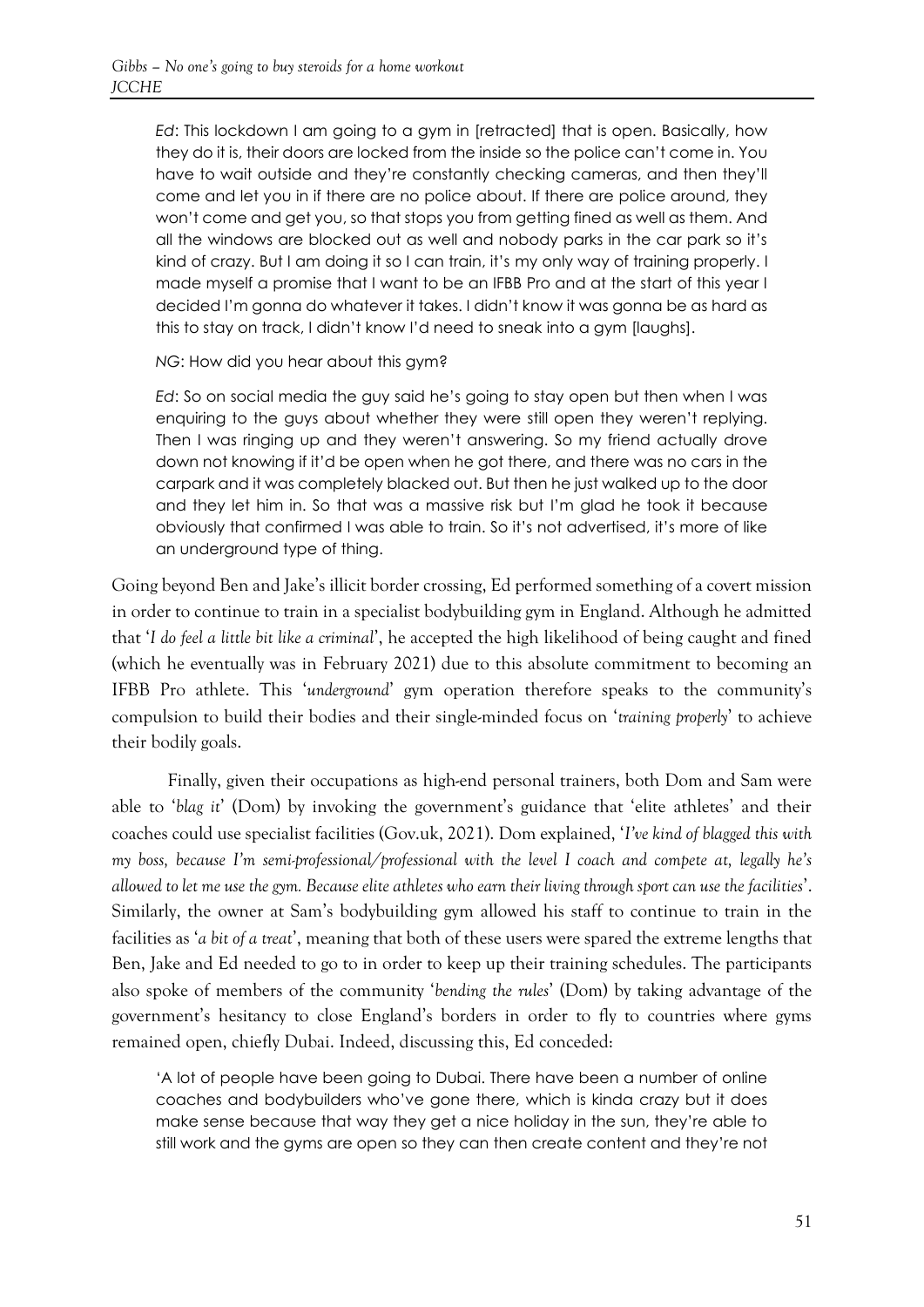putting themselves at risk by showing everyone that they're breaking the rules here.'

This rather staggering admission speaks not only to the UK government's ineptitude in locking down the borders during the height of the pandemic, but reflects what Yar (2012) describes as the 'will-to-representation', whereby the contemporary subject requires their actions to be validated through online dissemination, leading to the phenomena of social media influencer culture (Abidin, 2020). Therefore, the lengths these online coaches went to in order to '*create content*' illustrates the centrality of digital prosumption (Yar, 2012) in their lives and the attendant harms of these online fitness practices (Smith and Raymen, 2018; Gibbs, Forthcoming). Ultimately, this further illustrates the hardcore fitness community's myopic focus upon their own corporeal development, even at the expense of the 'spirit of lockdown' (Shaw, 2020). But why, besides the auxiliary benefits of '*get*[ting] *a nice holiday in the sun*', does the community feel so compelled to continue their bodywork? Whilst this is a deep-reaching question that is beyond the scope of this article (see instead Gibbs, Forthcoming), what is immediately striking is the men's loss of identity without the commodified leisure environment of the gym. Jake admitted that he '*fell apart*' during the first national lockdown without access to the gym, whilst Ben conceded that, faced with the prospect of home workouts, he would '*go for a drive around for fifteen/twenty minutes, you know sort of listen to some music and get in the right headspace for it, and then just pull up back at home and train'* as a means of replicating his pre-lockdown routine. These admissions, alongside the extreme lengths the men went to in order to further their bodywork, illustrate the fundamental role of the gym in their lives and how their selfhood is entirely bound up in these spaces of fitness.

# **'I basically treated it as a prolonged time off any chemicals': IPED consumption under lockdown**

Whilst the hardcore gym community's opposition to the government's COVID-19 restrictions has been widely reported on (see Richardson, 2020; Blackall, 2020; BBC, 2021), trainers' IPED consumption during this period remains relatively undocumented. Having been purposively sampled due to their openness regarding their extensive IPED use, the men therefore represent a glimpse into the community's drug use under lockdown. Dom, who was well-connected within the local IPED scene, first provided an overview of his contacts' consumption:

*NG*: Are most users off-cycle at the moment or have people tended to stay on?

*Dom*: completely fifty/fifty. For example, myself because I was still able to train nothing really changed for me, so I continued with my cycle and now I've come off. Out of the people that I know, some of them have stayed on because of their mental health. I personally from knowing them, I don't think they could have coped with coming off and not training, because they would have lost size obviously. But on the other hand, some of them came off completely because they just didn't see the point in running anything for the time when they weren't training.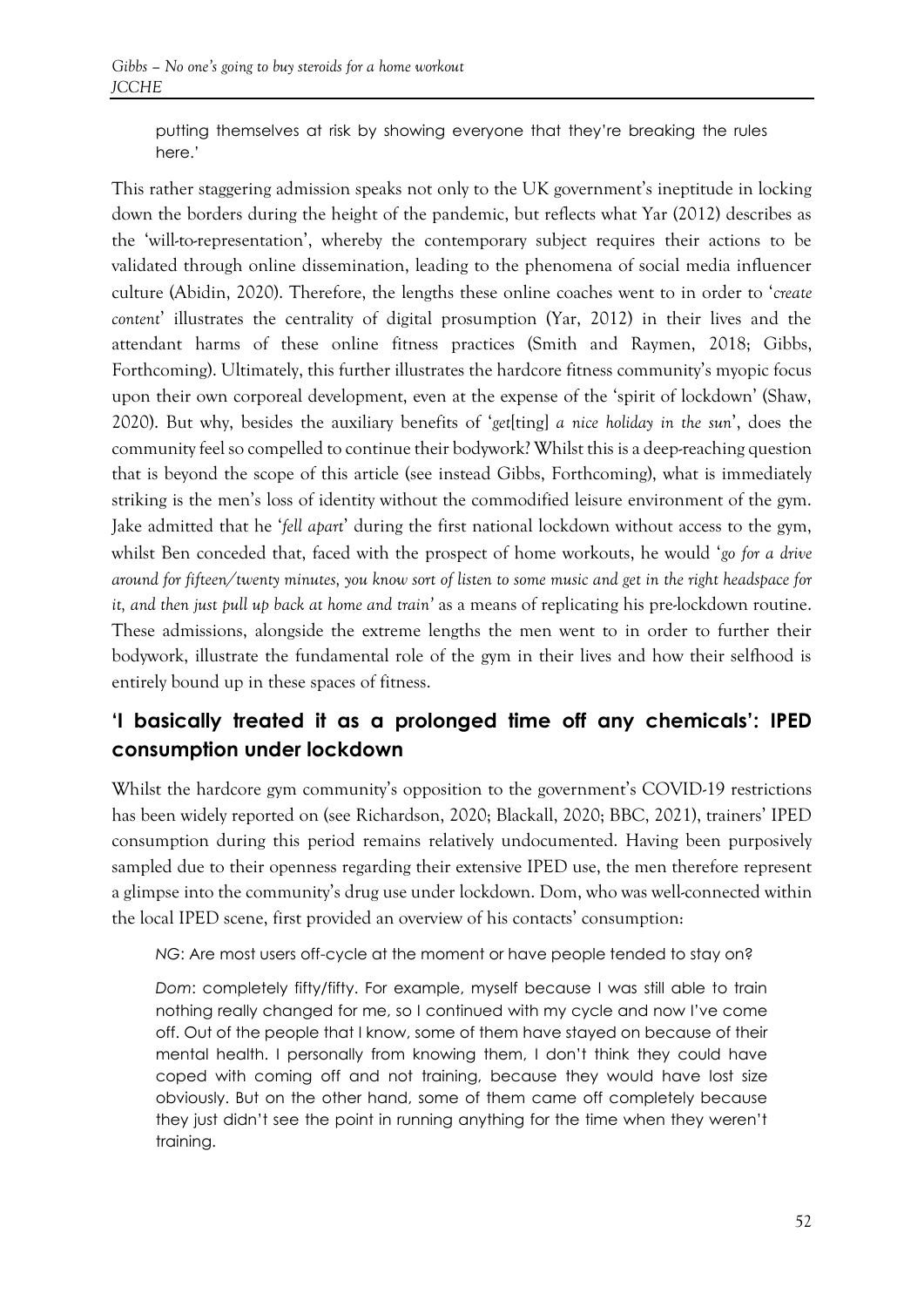Due to his training remaining unaffected by lockdown, Dom was able to continue his full cycle. However, for users without access to a high-quality training facility, he concluded that they either remained on-cycle due to their chemical and mental dependency upon AAS (Kanayama et al., 2009), or simply ceased consumption. Notably, during the first national lockdown, when Ben did not have access to a gym, he opted for the latter:

'I basically treated it as a prolonged time off any chemicals. It was a period of fourteen weeks or whatever where I wouldn't have necessarily been taking the time off. Normally, I'll do my cycle, my PCT, I'll do my bloodwork and get everything back to normal and then it'll be straight back onto cycle again. But there wasn't the urgency that there would be normally because the training wasn't there, the stimulus wasn't there. I knew that if I was just maintaining then I could do that through diet and the basics of training, so there wasn't really the need for it.'

Here, Ben's description of the lack of '*stimulus*' to justify his habitual use points to a more general reduction in consumption throughout the community because, in Jake's words, '*No one's going to buy steroids for a home workout*'. Following this period of abstinence, Ben completed a full cycle following the reopening of the gyms, before dropping down to a testosterone replacement therapy (TRT) dose of '*350mg of testosterone every ten days*' at the time of the interview. This was echoed by Jake who, given that his upcoming bodybuilding shows had been indefinitely postponed, stated, '*I went TRT for the* [first national lockdown] *because if I had just come off having been on prep then my body would have just shut down. This time I'm on TRT anyway because that's what we were going to do, then once January hits we're going onto a proper cycle'*. Again, given the unprecedented lack of events to train for, Jake took the opportunity to scale back his consumption, although his lack of natural testosterone production precluded his complete withdrawal (see Underwood et al., 2020; Dunn et al., 2021).

In terms of compounds, unsurprisingly shorter ester AAS (which are typically taken as part of the 'cutting' phase immediately prior to a competition) were abandoned in favour of longer esters, and IPEDs like hGH and the various fat burners that the men ordinarily took were also neglected. Dom explained:

'The people who've stayed on, unless you're an idiot, will have dropped down to test retention or test therapy. Somebody smart during the lockdown period would stay on TRT rather than running a full cycle, especially if you're a young guy. And with your test retention you're going to go through about one tenth of the gear in a month than what you'd use in a full cycle anyway.'

As is evident here, with most users either ceasing their use or dropping down to a TRT dose, Dom estimated that demand would have substantially dropped within the community during lockdown. Finally, Ben emphasised the unique level of forethought demanded by the cyclical nature of IPED consumption compared to recreational drugs, and the subsequent difficulties of rolling lockdowns and cancelled contests for high-level users:

'It's not like when people are trying to sort out some cocaine or something, I need to know that my cycle and PCT are in place for that twelve-week period or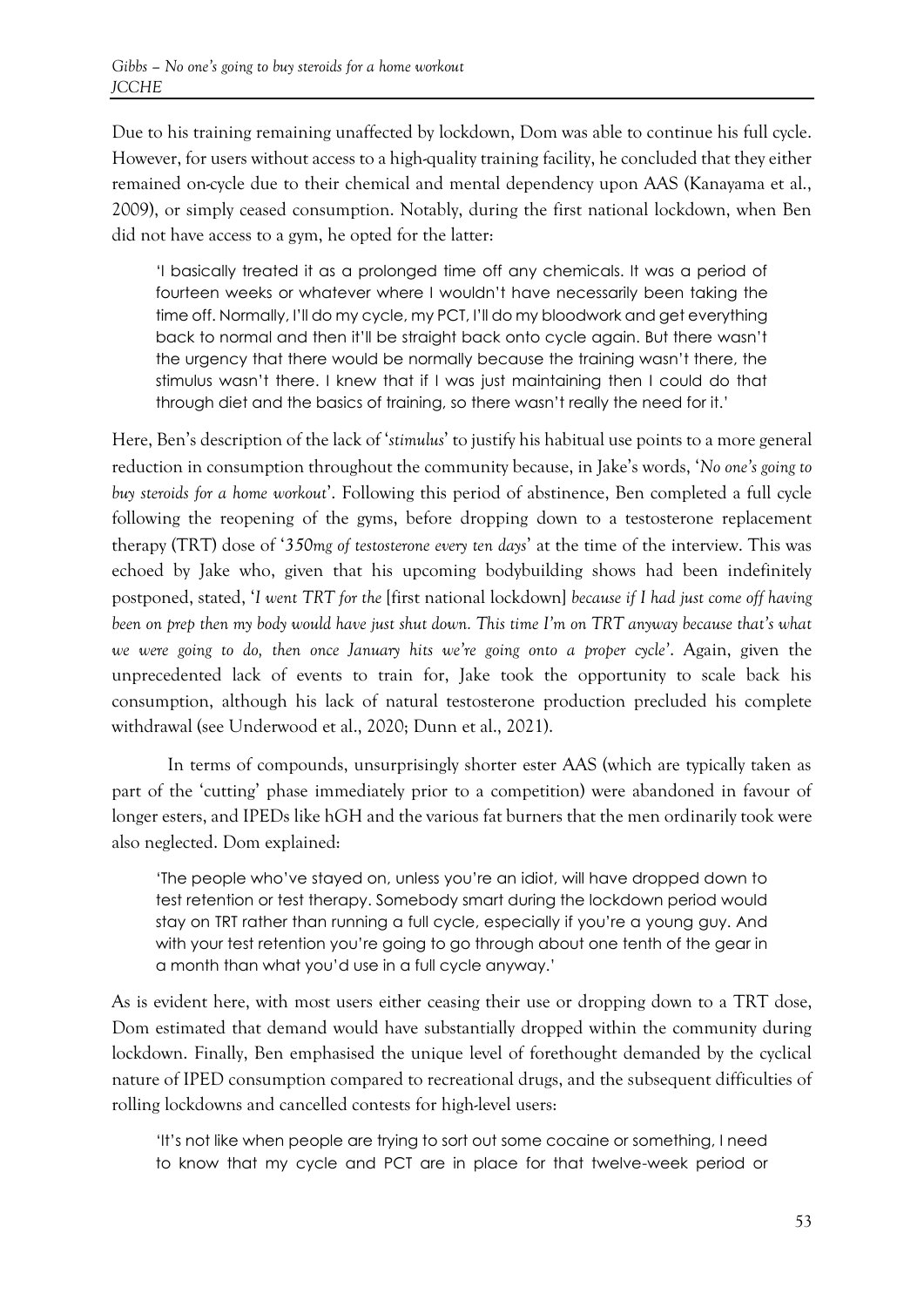whatever, because I don't want to just be stopping midway and my body crashing because I've stopped putting test into my system.'

Therefore, hampered by the Conservative government's U-turns and repeated misdirection, Ben was conscious that improper use or the unavailability of certain PCT compounds would impact negatively upon his body. This was supported by Ed, who also chose to remain on a TRT dose of AAS during the first lockdown and was off-cycle during the interview:

'For people who haven't been as lucky [at purchasing their full cycle], I can see how it would bring up anxiety if you're mid-course and then there's uncertainty about whether you can follow all your protocols properly. I know for a fact I didn't have a plan in place when this second lockdown was announced because obviously it was quite sudden.'

As Ed's acknowledgement illustrates, despite a general reduction in variety and quantity of IPEDs, the issue of precuring a full cycle represented a great stressor to the community, given the uncertainty of the various lockdowns and users' inability to envisage the near future. This therefore represents yet another challenge during this unprecedented period.

# **Impacts on the IPED market**

Given the reduction in IPED consumption and the reduced range of products used by the community, 2020 was a turbulent year for the IPED market. Before exploring this however, it is worth providing a brief account of the participants' means of supply. Importantly, Ed, Jake and Sam sourced their IPEDs through Dom, who was something of a local name in the market. Although he did not personally profit from their purchasing (van de Ven and Mulrooney, 2017), Dom acted as the primary means of contact for these men to order their products from the same UGL. As such, their accounts refer to a specific segment of the local supply chain. Ben, on the other hand, used pharmaceutical-grade IPEDs (including AAS and hGH) sourced through a contact within the pharmaceutical industry. As such, Ben's experience of the market was markedly different to the others.

Firstly, Ed recalled the panic buying that occurred at the onset of the first national lockdown as, whilst others were stockpiling toilet roll and hand soap (Briggs et al., 2020), the hardcore fitness community were bulk buying their AAS cycles:

'People have definitely panic bought their gear at the start of lockdown. I have a friend who bought his whole course beforehand because when [March's] lockdown was announced there was talk that suppliers might struggle to get the ingredients to actually make the compounds. That made people nervous and I think some people panic bought because of that.'

This was supported by Ben who, despite sourcing his IPEDs through different channels, admitted '*pretty much at the start of* [the second national lockdown] *I got everything that I needed to do with my PCT because I didn't want to get caught out*'. Aware of their customers' mindset, many UGLs advertised discounts and special 'pandemic offers' during March and April 2020 (see Figure 1.) in order to bolster sales and mitigate against the market's uncertainty. As Figure 1 and 2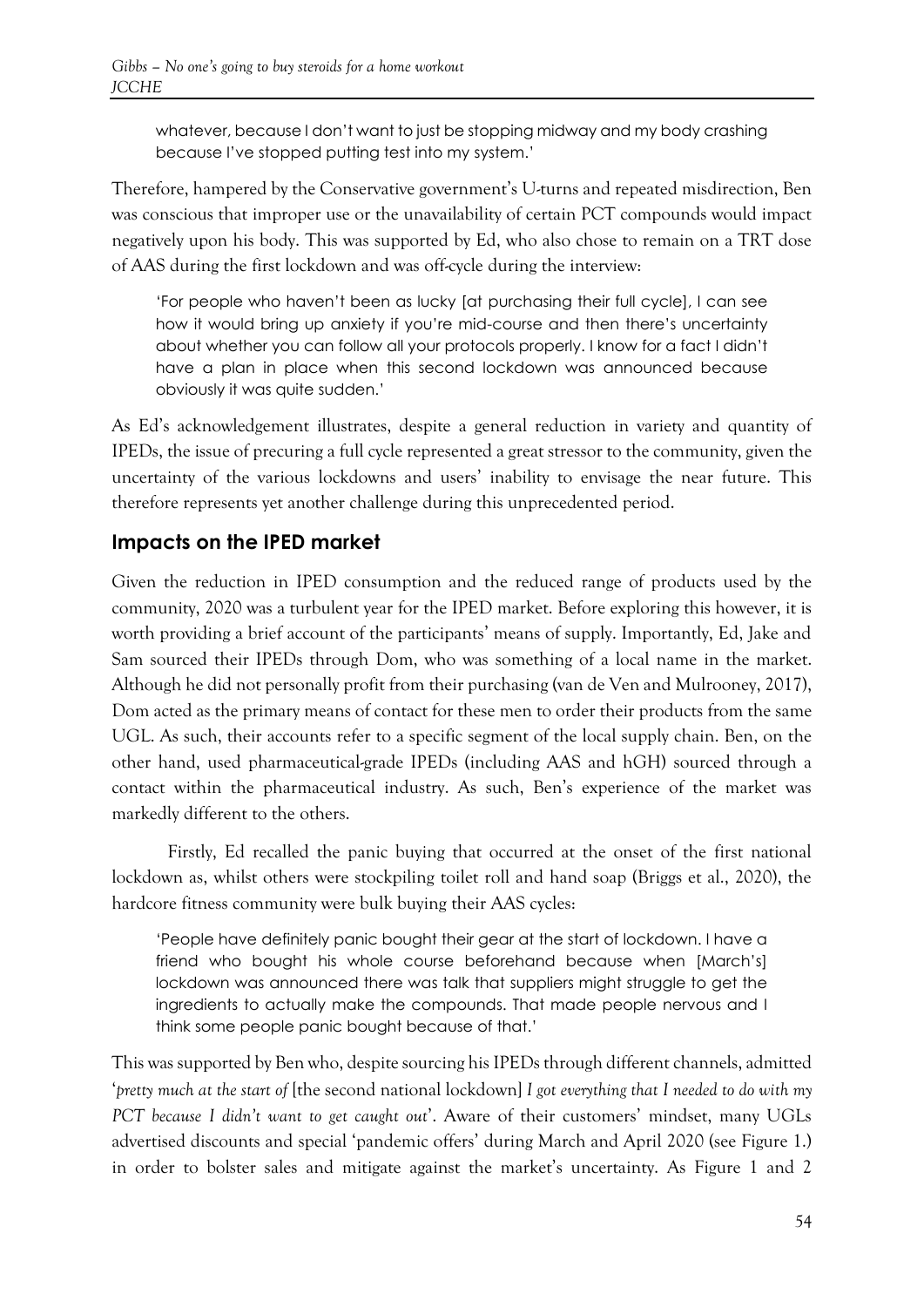demonstrate, UGLs also diversified their product range to include COVID-19 related items like facemasks and licit immune system supplementation.



**Figure 1. UGL supplier @goodtimesgear offering a one-off sale using Instagram's story feature in order to 'help out the community' at the beginning of the COVID-19 lockdown (08/04/20).**

#### **Figure 2. Instagram supplier @raginroids advertising a range of pharmaceutical-grade facemasks (22/04/20).**

Following this initial surge in demand however, the market appeared to wane somewhat as lockdown progressed, as Dom stated, '*speaking to a couple of people I know, they said it was dead, it had really dried up. With gyms being closed, even your regular users, they're not going to be using and even if they are, they're going to be using a lot less*'. Similarly, Jake opined, '*I think that purchasing will have gone down anyway because nobody will have bought anything over lockdown, so there's nothing really coming through*'. Thus, as the previous section made clear, the closure of gyms and postponement of competitions negatively impacted the previously lucrative IPED market. Compounding this,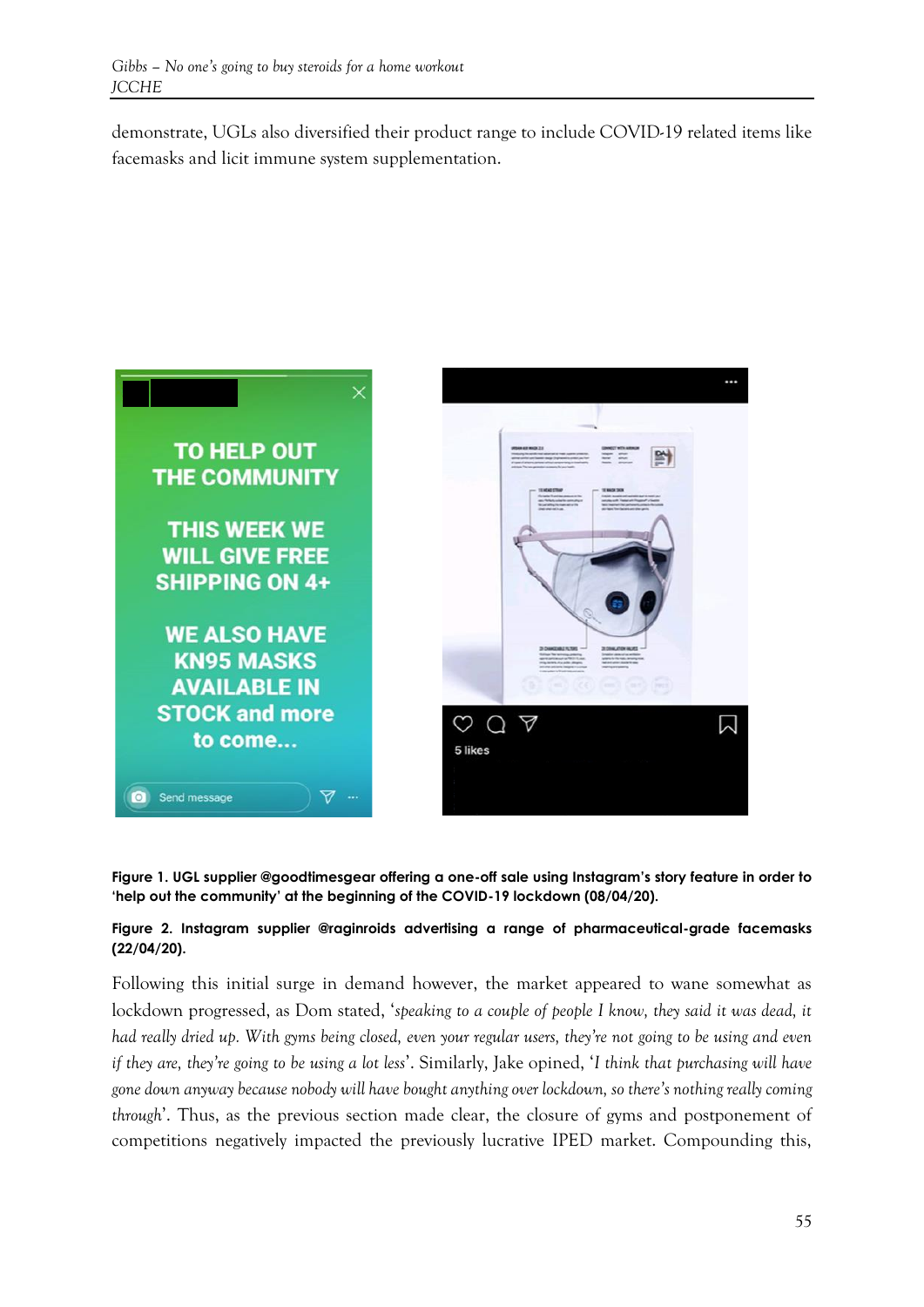although the sample themselves did not experience any issues in receiving their orders, Ben stated:

'I imagine that things are harder to get hold of, a lot of the stuff that's imported has probably been held up at the moment. Even ordering something from Amazon and eBay is taking like double the time to get to people, so I imagine ordering things overseas has been difficult. Saying that, I've not heard of a massive shortage of anything, but I do imagine there's been problems around getting PEDs if you're relying on UGLs.'

Here, Ben implicitly acknowledges UGL suppliers' reliance upon importing raws from countries like China (Turnock, 2019) and, given the impact of COVID-19 on exports and licit global supply chains, assumes that powder form AAS have been similarly '*held up*' alongside the billions of consumer products in transit. However, despite Ben's postulations, all five men reported that their purchasing and subsequent acquisition of IPEDs was '*as easy as it was before*' (Ed) during both lockdowns. Indeed, Ben, recounting his experience of purchasing AAS following his offcycle period, stated '*I asked about it and picked it up later that day. For me, there was no difference'*. This encapsulates the inherent short-sightedness of panic buying more generally as, just like the ransacked supermarket shelves of the licit economy, IPED suppliers ultimately had adequate provision and it was only the perceived scarcity of products and supply chains that led to the initial consumer anxiety (Arafat et al., 2020). From these accounts, it would appear that the market remained functional during 2020, albeit with lower levels of consumer demand.

Looking forward, there was a consensus that the illicit IPED economy will '*pick back up*' (Sam) following the opening of gyms and subsequent spike in demand. Indeed, Ed described how, in his view, the market will experience a dramatic increase in custom as '*people try and gain back what they have lost*'. As such, Jake attributed the slump under lockdown as a '*plateau*', which will soon be stimulated given that, in his words, '*the demand's not going anywhere, and lads are desperate to get back in and put their size back on*'.

### **Discussion and Conclusion**

This article has provided insight into a sample of five English bodybuilders' experiences of the COVID-19 pandemic, encompassing their disregard for the national lockdown(s), their altered consumption of image and performance enhancing drugs and their reading of the pandemic on the IPED market. Clearly, the hardcore fitness community, with the sanctity it places upon the gym as a site of identity formation and meaning making, has been severely affected by the closure of the sites of leisure which form the backbone of the contemporary consumption-driven economy. Combined with an underlying hubris that their enhanced physiques would protect them from the virus, the sample's compulsion to train inevitably led them to flout the lockdown rules, variously travelling across the border to Wales, attending a covert '*underground*' (Ed) gym in the North West, and manipulating their special dispensation to use their employers' training facilities. Looking deeper, whilst this behaviour is widely considered deviant by the population at large, within the hardcore fitness community, with their mantra that those most committed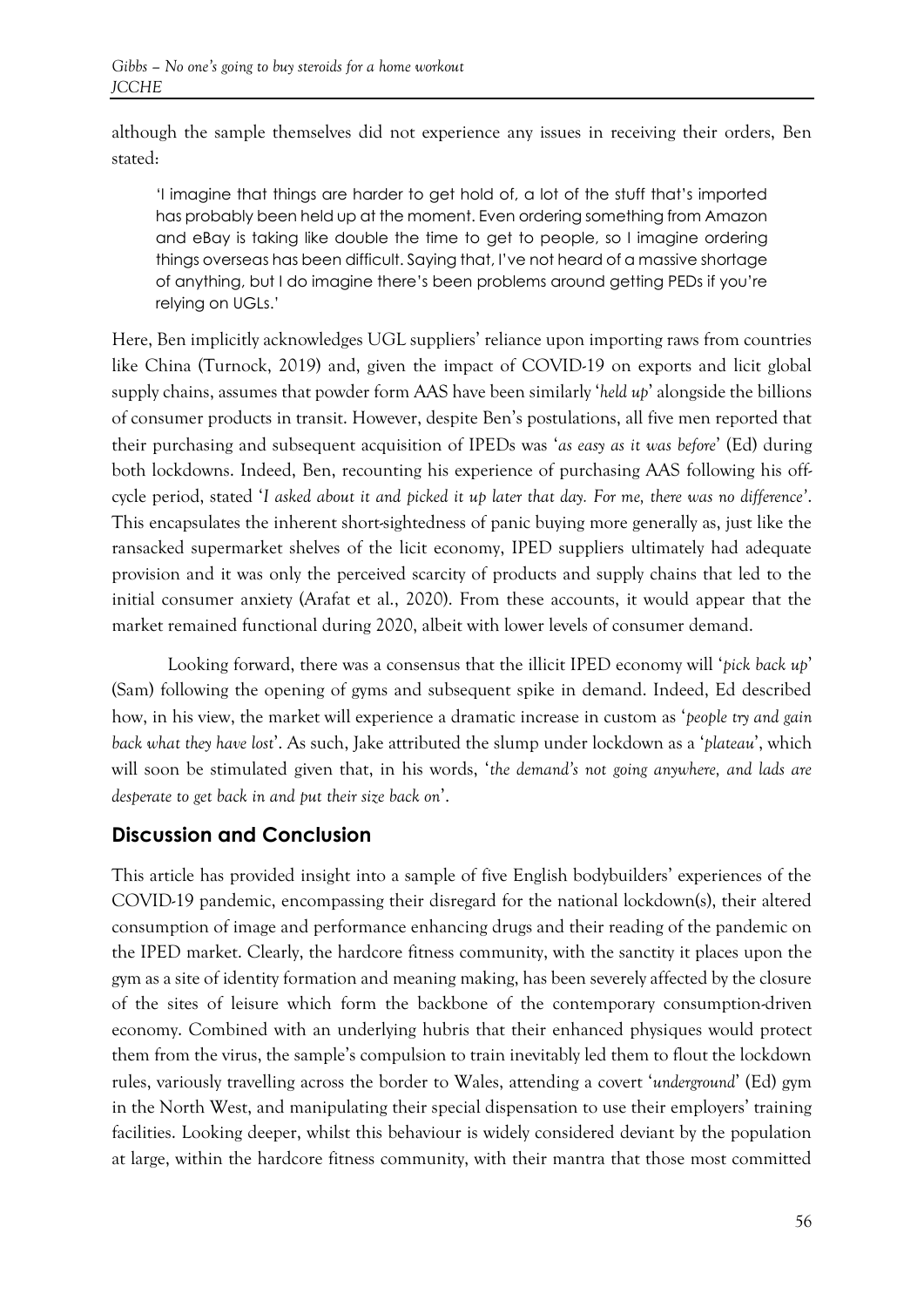to gym work will '*find a way*' to train, the men's actions are essentially hyper-conformist (Kotzé and Antonopoulos, 2019). Indeed, Jake's perception that '*Everyone was doing it*' as he discussed his regular trips into Wales, speaks to a complete acceptance that the rules need not apply to his bodybuilding peer group. Therefore, disregarding any sense of 'duty to the other' (Bauman, 2009), the sample prioritised their own corporeal development over the health of the wider population and somewhat undermined the collective effort to 'stop the spread of coronavirus' (NHS, 2021). As such, their transgressions represent a symptom of the wider (global) hardcore fitness community's anti-lockdown sentiment and distrust of governmental intervention.

Although the sample were all able to train during the time of the interviews (November 2020), they had no such avenue in the initial national lockdown (March to July 2020 (when gyms were first permitted to reopen)). As a result, their IPED consumption over 2020 as a whole was dramatically reduced, with fewer compounds used and more time spent off-cycle. Indeed, the men reported the use of longer ester AAS and a disregard for substances typically used in the cutting phase of bodybuilding show preparation. Instead, those who did remain on-cycle opted for TRT doses of testosterone in order to retain their muscle mass and avoid their bodies '*shut*[ting] *down*' (Jake) as a result of withdrawal. This dramatic reduction in consumption was reflected in the IPED market's decline after a period of panic-induced stimulation, wherein hardcore trainers stockpiled AAS, PCT drugs and hGH as the wider population hauled threekilogram bags of pasta and twenty-four packs of toilet roll to the supermarket checkouts. However, despite the sample's concerns that their IPED supply chains, which mostly relied upon the importation of raw AAS powders from China, would be compromised, ultimately the market appeared to prevail in delivering their products. More than anything, the clear parallels between the illicit IPED market and the licit consumer economy under lockdown illustrate the core neoliberal logic behind each, as UGL suppliers utilise the same globalised supply chains and commerce platforms as licit businesses in order to continually stimulate their customers' desire and perpetuate capital growth (McGowan, 2016; Hall and Antonopoulos, 2016). To this end, when the global economy initiates its inevitable post-pandemic resurgence and the UK's sites of commodified leisure are able to welcome back their devoted consumers, Ed and Jake predicted that the IPED market will also continue its rapid expansion (Mullen et al., 2020). We may, perhaps, even see the popularity of IPEDs grow to unprecedented levels as '*people try and gain back what they have lost*' (Ed) and the health and fitness industry begins its perpetual cultivation of bodily dissatisfaction once again (Gibbs, Forthcoming).

The insight here into some of the hardcore fitness community's experience of the COVID-19 pandemic and their reactions to it adds richer detail to our understanding of the impacts of the 'longest year' of 2020. By holding a magnifying glass over this specific population's flouting of the lockdown rules, we are better able to add texture to the emerging picture of normalised deviance that occurred during the pandemic and how this unprecedented global event sent reverberations through many more localised communities. Testament to the immersive methodology of this study (Matthews, 2021), these wider issues have been brought to the fore in a style, it is hoped, that will long be continued. Ultimately, whilst the closure of the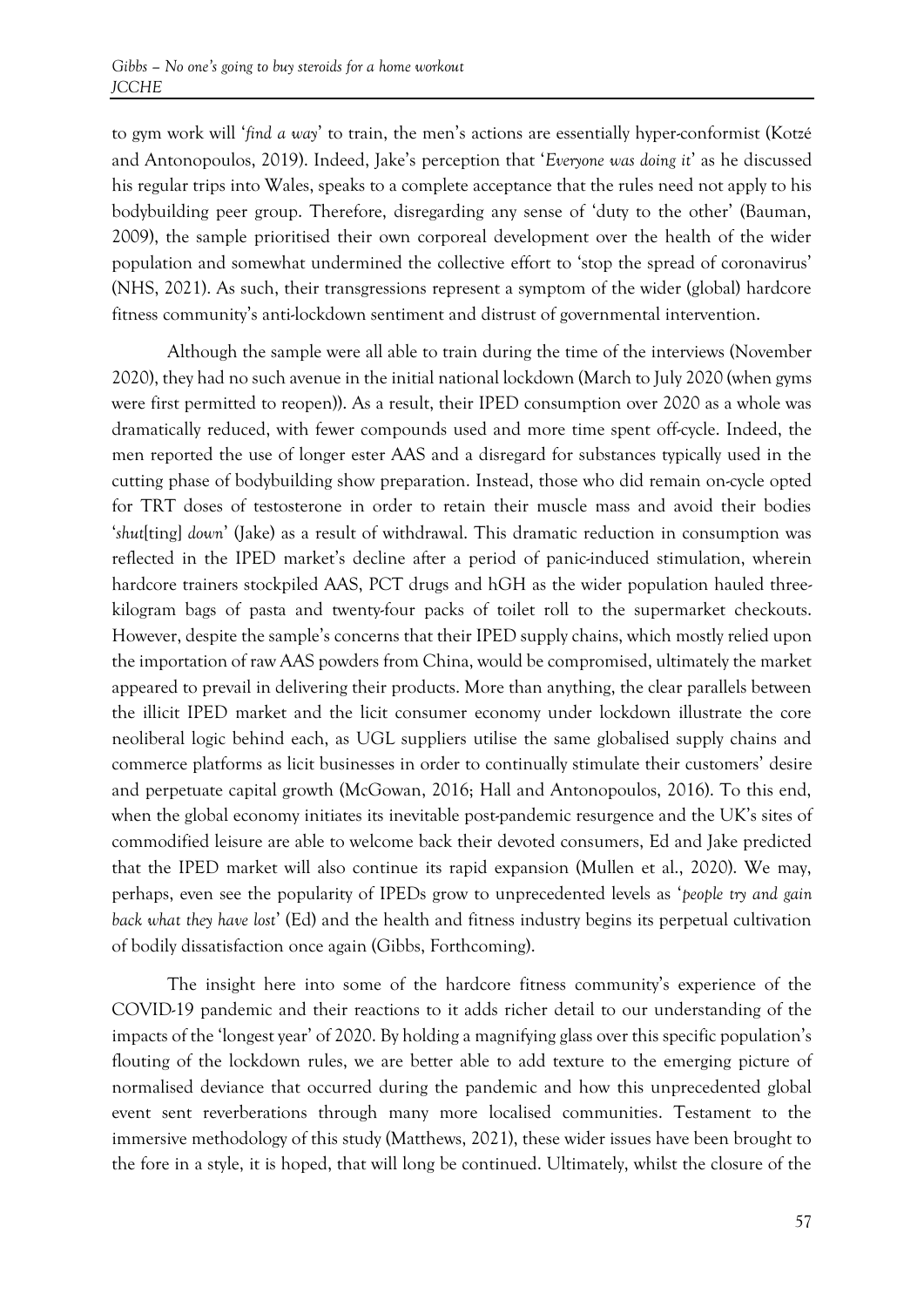gyms, the cancellation of bodybuilding and powerlifting events and the subsequent effort of retaining muscle mass has been an unprecedented challenge for community members, 2020 will most likely be remembered as an unfortunate blip in the men's unending cultivation of their physiques and, although the IPED market can be assumed to have generated far lower revenues than its previous lucrative levels (Fincoeur et al., 2015), it too will return to service the inevitable post-pandemic appetite for enhanced health and fitness.

# **References**

Abidin, C. (2020). 'Somewhere Between Here and There: Negotiating Researcher Visibility in a Digital Ethnography of the Influencer Industry'. *Journal of Digital Social Research*. 2 (1), pp. 56-76.

Amin, A. (1994). *Post-Fordism: A reader*. London: Blackwell Publishing

Andreasson, J. Johansson, T. (2014). 'The Fitness Revolution. Historical Transformations in the Global Gym and Fitness Culture'. *Sport Science Review*. 23 (3-4), pp. 91-112.

Andreasson, J. Johansson, T. (2019). 'Bodybuilding and Fitness Doping in Transition: Historical Transformations and Contemporary Challenges'. *Social Sciences*. 8 (80), pp. 1-14.

Bauman, Z. (2009). *Does Ethics Have a Chance in a World of Consumers?*. Boston: Harvard University Press.

BBC. (2020). *Covid-19: PM announces four-week England lockdown.* Available: [https://www.bbc.co.uk/news/uk-54763956.](https://www.bbc.co.uk/news/uk-54763956) Last accessed 08/03/21.

BBC. (2021). *Covid: Preston gym owner remains open despite lockdown ban.* Available: [https://www.bbc.co.uk/news/uk-england-lancashire-55885565.](https://www.bbc.co.uk/news/uk-england-lancashire-55885565) Last accessed 09/03/21.

Begley, E. McVeigh, J. Hope, V. Bates, G. Glass, R. Campbell, J. Smith, J. (2017). *Image and performance enhancing drugs 2016 national survey results*. Liverpool: Liverpool John Moores University.

Blackall, M. (2020). *London gym owner fined £67,000 for refusing to close during lockdown.* Available: [https://www.theguardian.com/uk-news/2020/nov/14/london-gym-owner-fined-67000-for](https://www.theguardian.com/uk-news/2020/nov/14/london-gym-owner-fined-67000-for-refusing-to-close-during-lockdown)[refusing-to-close-during-lockdown.](https://www.theguardian.com/uk-news/2020/nov/14/london-gym-owner-fined-67000-for-refusing-to-close-during-lockdown) Last accessed 09/03/21.

Briggs, D. Ellis, A. Lloyd, A. Telford, L. (2020). 'New hope or old futures in disguise? Neoliberalism, the Covid-19 pandemic and the possibility for social change'. *International Journal of Sociology and Social Policy*. 40 (9/10), pp. 831-848.

Brighton, J. Wellard, I. Clark, A. (2020). 'Gym spaces'. In: Brighton, J. Wellard, I. Clark, A *Gym Bodies: Exploring Fitness Cultures*. Abingdon: Routledge. pp. 65-97.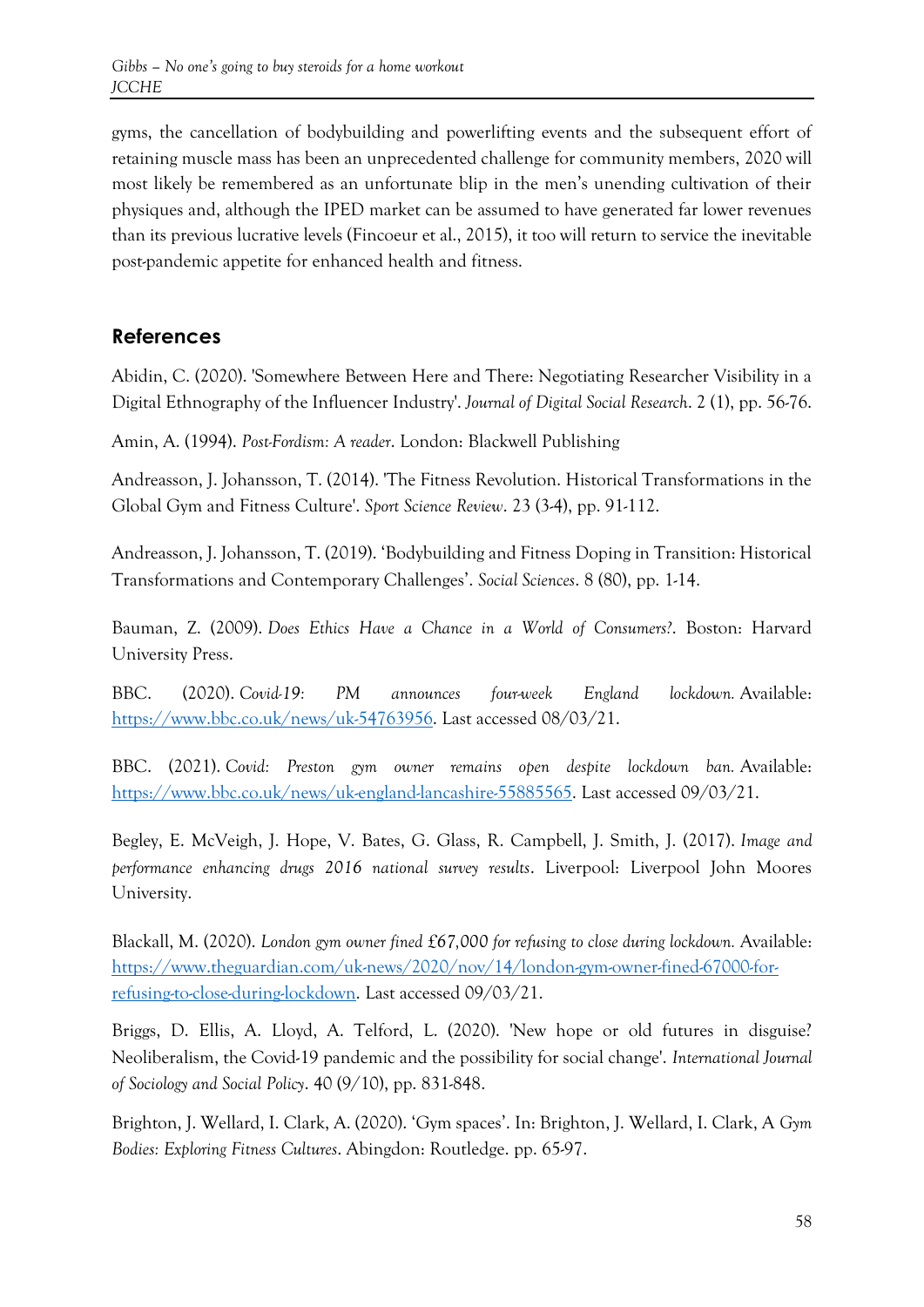Cederström, C. Spicer, A. (2015). *The Wellness Syndrome*. Cambridge: Polity Press.

Christiansen, A. V. Vinther, A. S. Liokaftos, D. (2017). 'Outline of a typology of men's use of anabolic androgenic steroids in fitness and strength training environments'. *Drugs Education Prevention & Policy*. 24 (3), pp. 295-305.

Coomber, R. Pavlidis, A. Santos, G. Wilded, M. Schmidte, W. Redshaw, C. (2014). 'The supply of steroids and other performance and image enhancing drugs (PIEDs) in one English city: Fakes, counterfeits, supplier trust, common beliefs and access'. *Performance Enhancement & Health*. 3 (3), pp. 135-144.

Deloitte. (2018). *European Health & Fitness Market Report 2018.* Available: [https://www2.deloitte.com/content/dam/Deloitte/de/Documents/consumer](https://www2.deloitte.com/content/dam/Deloitte/de/Documents/consumer-business/European%20Health%20and%20Fitness%20Report_2018_extract.pdf)[business/European%20Health%20and%20Fitness%20Report\\_2018\\_extract.pdf.](https://www2.deloitte.com/content/dam/Deloitte/de/Documents/consumer-business/European%20Health%20and%20Fitness%20Report_2018_extract.pdf) Last accessed 08/03/21.

Dunn, M. Mulrooney, K. Forlini, C. van de Ven, K. Underwood, M. (2021). 'The pharmaceuticalisation of 'healthy' ageing: Testosterone enhancement for longevity'. *International Journal of Drug Policy*. In Press.

Evans-Brown, M. McVeigh, J. Perkins, C. Bellis, M. (2012). *Human Enhancement Drugs: The Emerging Challenges to Public Health*. Liverpool: Liverpool John Moores University Centre for Public Health.

Fincoeur, B. van de Ven, K. Mulrooney, K. (2015). 'The symbiotic evolution of anti-doping and supply chains of doping substances: how criminal networks may benefit from anti-doping policy'. *Trends in Organized Crime*. 18 (3), pp. 229-250.

Fink, J. Schoenfeld, B. Hackney, A. Matsumoto, M. Maekawa, T. Nakazato, K. Horie, S. (2019). 'Anabolic-androgenic steroids: procurement and administration practices of doping athletes'. *The Physician and Sportsmedicine*. 47 (1), pp. 10-14.

Gibbs, N. (forthcoming). 'Insta-muscle: Examining the performance enhancing substance trade and male gym culture'. PhD Thesis, University of Northumbria, Newcastle Upon Tyne.

Gov.uk. (2021). *Elite sport Stage Two - return to training.* Available: [https://www.gov.uk/government/publications/coronavirus-covid-19-guidance-on-phased](https://www.gov.uk/government/publications/coronavirus-covid-19-guidance-on-phased-return-of-sport-and-recreation/elite-sport-return-to-training-guidance-stage-two)[return-of-sport-and-recreation/elite-sport-return-to-training-guidance-stage-two.](https://www.gov.uk/government/publications/coronavirus-covid-19-guidance-on-phased-return-of-sport-and-recreation/elite-sport-return-to-training-guidance-stage-two) Last accessed 09/03/21.

Hall, A. Antonopoulos, G. (2016). *Fake Meds Online The Internet and the Transnational Market in Illicit Pharmaceuticals*. London: Palgrave Macmillan UK.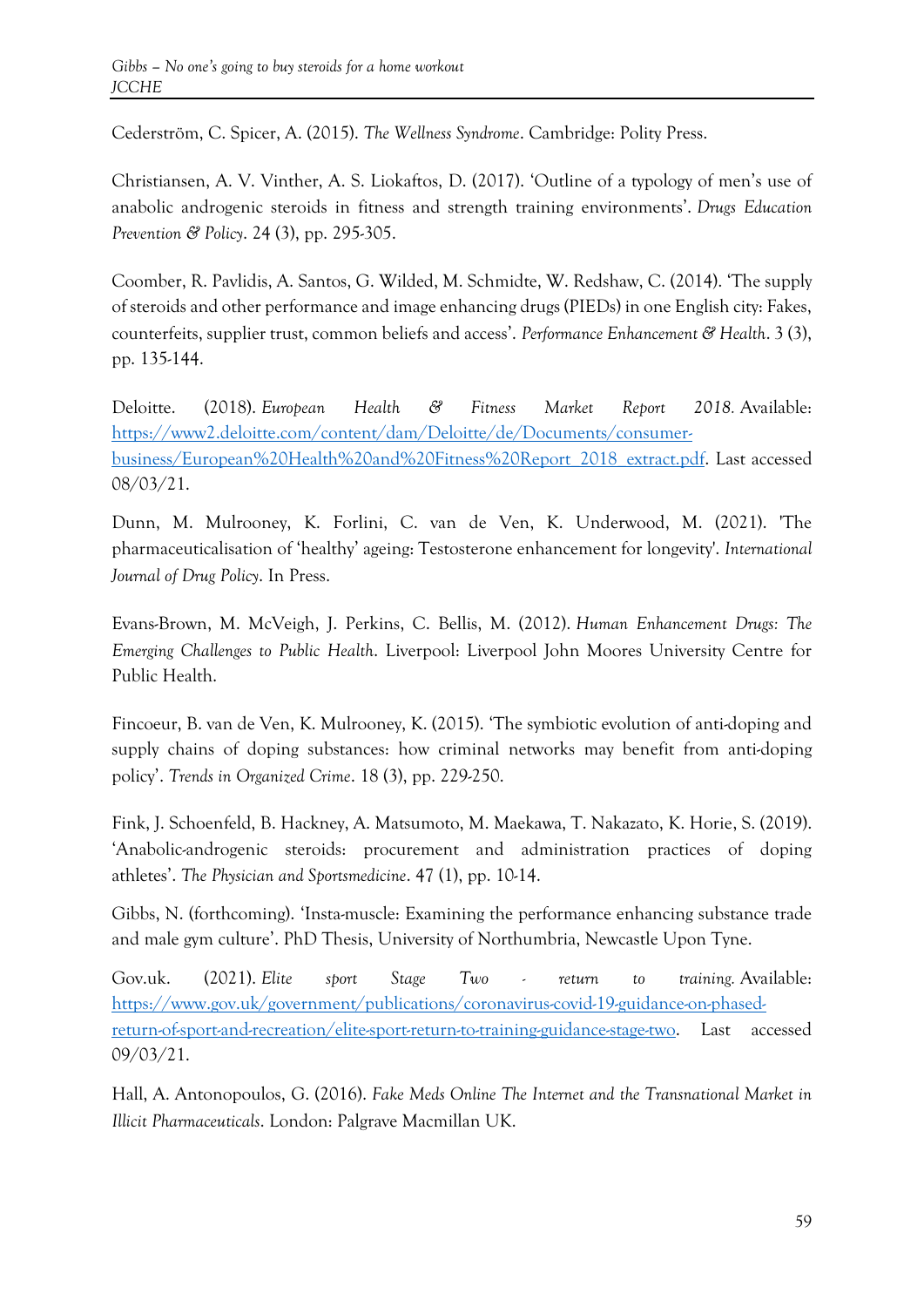Hefferon, K. Mallery, R. Gay, C. Elliot, S. (2013). ''Leave all the troubles of the outside world': a qualitative study on the binary benefits of 'Boxercise' for individuals with mental health difficulties'. *Qualitative Research in Sport, Exercise and Health*. 5 (1), pp. 80-102.

Hope, V. D. McVeigh, J. Marongui, A. Evans-Brown, M. Smith, J. Kimergard, A. Croxford, S. Beynon, C. Parry, J. Bellis, M. Ncube, F. (2013). 'Prevalence of, and risk factors for, HIV, hepatitis B and C infections among men who inject image and performance enhancing drugs: a cross-sectional study'. *British Medical Journal Open*. 3 (9), pp. 1–11.

Kanayama, G. Brower, K. Wood, R. Hudson, J. Pope H. (2009). 'Anabolic-androgenic steroid dependence: An emerging disorder'. *Addiction*. 104 (12), pp. 1966–1978.

Kotzé, J. Antonopoulos, G. (2019). 'Boosting bodily capital: Maintaining masculinity, aesthetic pleasure and instrumental utility through the consumption of steroids'. *Journal of Consumer Culture*. Available at: [https://doi.org/10.1177/1469540519846196.](https://doi.org/10.1177/1469540519846196)

Lange, D. (2019). *Fitness industry in the United Kingdom (UK) - Statistics & Facts.* Available: [https://www.statista.com/topics/3411/fitness-industry-in-the-united-kingdom-uk/.](https://www.statista.com/topics/3411/fitness-industry-in-the-united-kingdom-uk/) Last accessed 08/03/21.

Leander, K. McKim, K. (2003). 'Tracing the Everyday "Sitings" of Adolescents on the Internet: A Strategic Adaptation of Ethnography Across Online and Offline Spaces'. *Education, Communication, Information*. 3 (2), pp. 211-240.

Mackey, T. Nayyar, G. (2016). 'Digital danger: a review of the global public health, patient safety and cybersecurity threats posed by illicit online pharmacies'. *British Medical Bulletin*. 118, pp. 115- 131.

Matthews, C. (2021). *Doing Immersive Research*. Nottingham: CRM Publishing.

McGowan, T. (2016). *Capitalism and Desire: The Psychic Cost of Free Markets*. New York: Columbia University Press.

McVeigh, J. Begley, E. (2017). 'Anabolic steroids in the UK: an increasing issue for public health'. *Drugs: Education, Prevention and Policy*. 24 (3), pp. 278-285.

Mullen, C. Whalley, B. Schifano, F. Baker, J. (2020). 'Anabolic androgenic steroid abuse in the United Kingdom: An update'. *British Journal of Pharmacology*. 177 (10), pp. 2180-2198.

Mulrooney, K. van de Ven, K. McVeigh, J. Collins, R. (2019). 'Steroid Madness- has the dark side of anabolic-androgenic steroids (AAS) been over-stated?'. In: van de Ven, K. Mulrooney, K. McVeigh, J. *Human Enhancement Drugs*. Abingdon: Routledge. pp. 54-67.

NHS. (2021). *How to avoid spreading coronavirus to people you live with.* Available: [https://www.nhs.uk/conditions/coronavirus-covid-19/self-isolation-and-treatment/how-to](https://www.nhs.uk/conditions/coronavirus-covid-19/self-isolation-and-treatment/how-to-avoid-spreading-coronavirus-to-people-you-live-with/)[avoid-spreading-coronavirus-to-people-you-live-with/.](https://www.nhs.uk/conditions/coronavirus-covid-19/self-isolation-and-treatment/how-to-avoid-spreading-coronavirus-to-people-you-live-with/) Last accessed 10/03/21.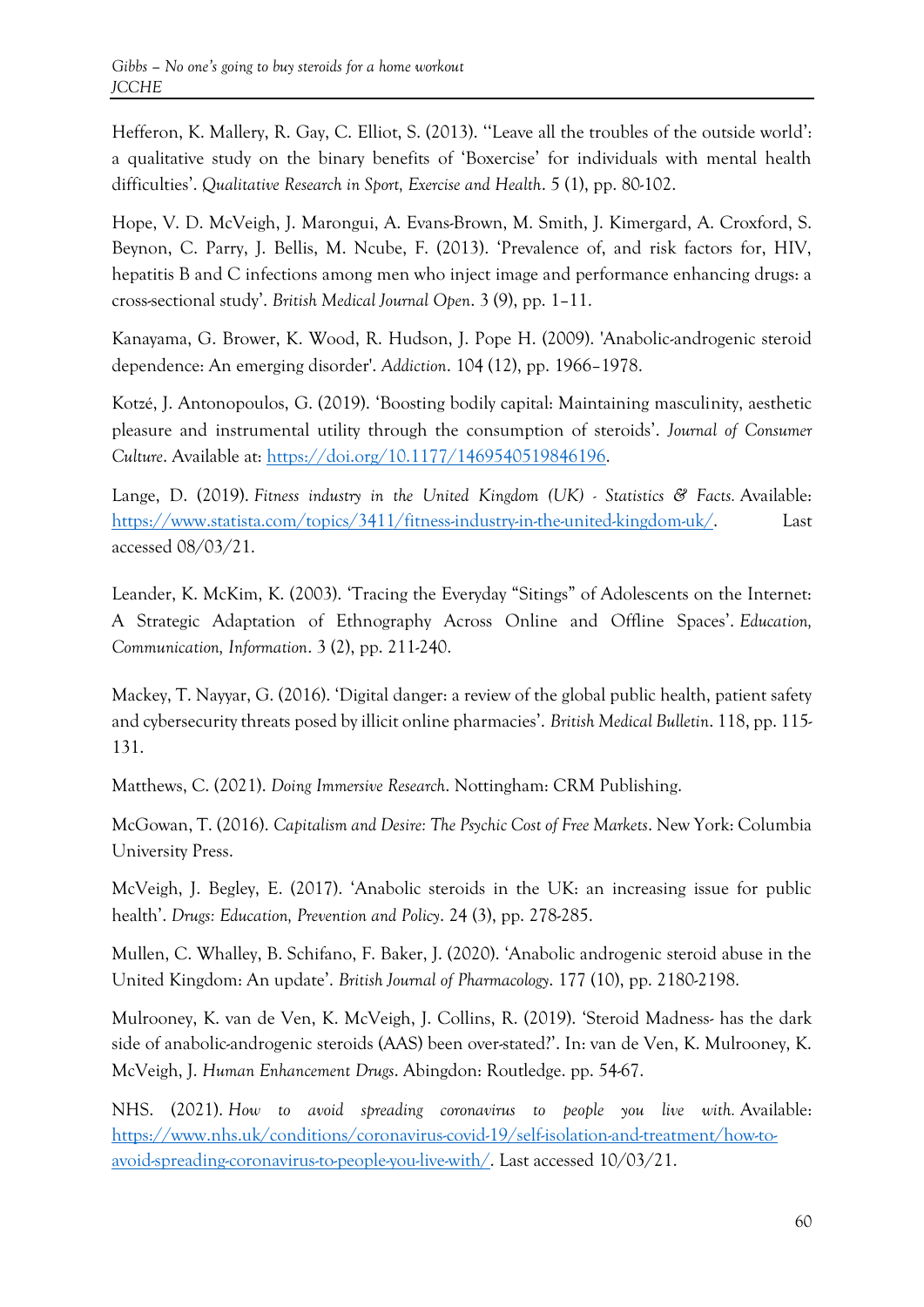Raymen, T. Smith, O. (2019). 'Introduction: Why Leisure?'. In: Raymen, T. Smith, O. *Deviant Leisure Criminological Perspectives on Leisure and Harm*. London: Palgrave Macmillan UK. pp. 1-14.

Richardson, A. (2020). *Manchester's anti-lockdown protest organiser ordered to shut his gym.* Available: [https://www.manchestereveningnews.co.uk/news/greater-manchester-news/manchesters-anti](https://www.manchestereveningnews.co.uk/news/greater-manchester-news/manchesters-anti-lockdown-protest-organiser-19257322)[lockdown-protest-organiser-19257322.](https://www.manchestereveningnews.co.uk/news/greater-manchester-news/manchesters-anti-lockdown-protest-organiser-19257322) Last accessed 09/03/21.

Sagoe, D. Andreasson, C. Pallesen, S. (2014). 'The aetiology and trajectory of anabolicandrogenic steroid use initiation: A systematic review and synthesis of qualitative research'. *Substance Abuse Treatment Prevention and Policy*. 9 (27), pp. 1-14.

Salinas, M. (2019). *A bizarre bazaar: Criminal entrepreneurship and the importance of leisure.* Available: [https://shoc.rusi.org/informer/bizarre-bazaar-criminal-entrepreneurship-and-importance](https://shoc.rusi.org/informer/bizarre-bazaar-criminal-entrepreneurship-and-importance-leisure)[leisure.](https://shoc.rusi.org/informer/bizarre-bazaar-criminal-entrepreneurship-and-importance-leisure) Last accessed 08/03/21.

Sassatelli, R (2010). *Fitness Culture: Gyms and the Commercialisation of Discipline and Fun*. Basingstoke: Palgrave Macmillan UK.

Schraer, R. (2021). *Long Covid: Virus 'like Russian roulette' for young and healthy.* Available: [https://www.bbc.co.uk/news/health-55635451.](https://www.bbc.co.uk/news/health-55635451) Last accessed 09/03/21.

Serra, R. Saavedra, F. Garrido, N. Cardozo, D. Jotta, B. Novaes, J. Simão, R. (2017). 'Resistance training and its impact on psychological health in participants of corporate wellness programs'. *International Journal of Sport, Exercise and Health Research*. 1 (1), pp. 1-6.

Shaw, D. (2020). 'The cost of coronavirus obligations: Respecting the letter and spirit of lockdown regulations'. *Cambridge Quarterly of Healthcare Ethics*. pp. 1-14.

Shukman, H. (2020). *Sale of steroids 'out of control' on Instagram.* Available: [https://www.thetimes.co.uk/article/sale-of-steroids-out-of-control-on-instagram-5373kwb5g.](https://www.thetimes.co.uk/article/sale-of-steroids-out-of-control-on-instagram-5373kwb5g) Last accessed 09/03/21.

Smith Maguire, J. (2008). *Fit for consumption: Sociology and the business of fitness*. Abingdon: Routledge.

Smith, O. Raymen, T. (2018). 'Deviant leisure: A criminological perspective'. *Theoretical Criminology*. 22 (1), pp. 63-82.

Treadwell, J. (2020). *Criminological Ethnography*. London: SAGE Publications Ltd.

Turnock, L. (2019). 'Inside a steroid 'brewing' and supply operation in South-West England: An 'ethnographic narrative case study''. *Performance Enhancement & Health*. 7 (3-4), pp. 1-8.